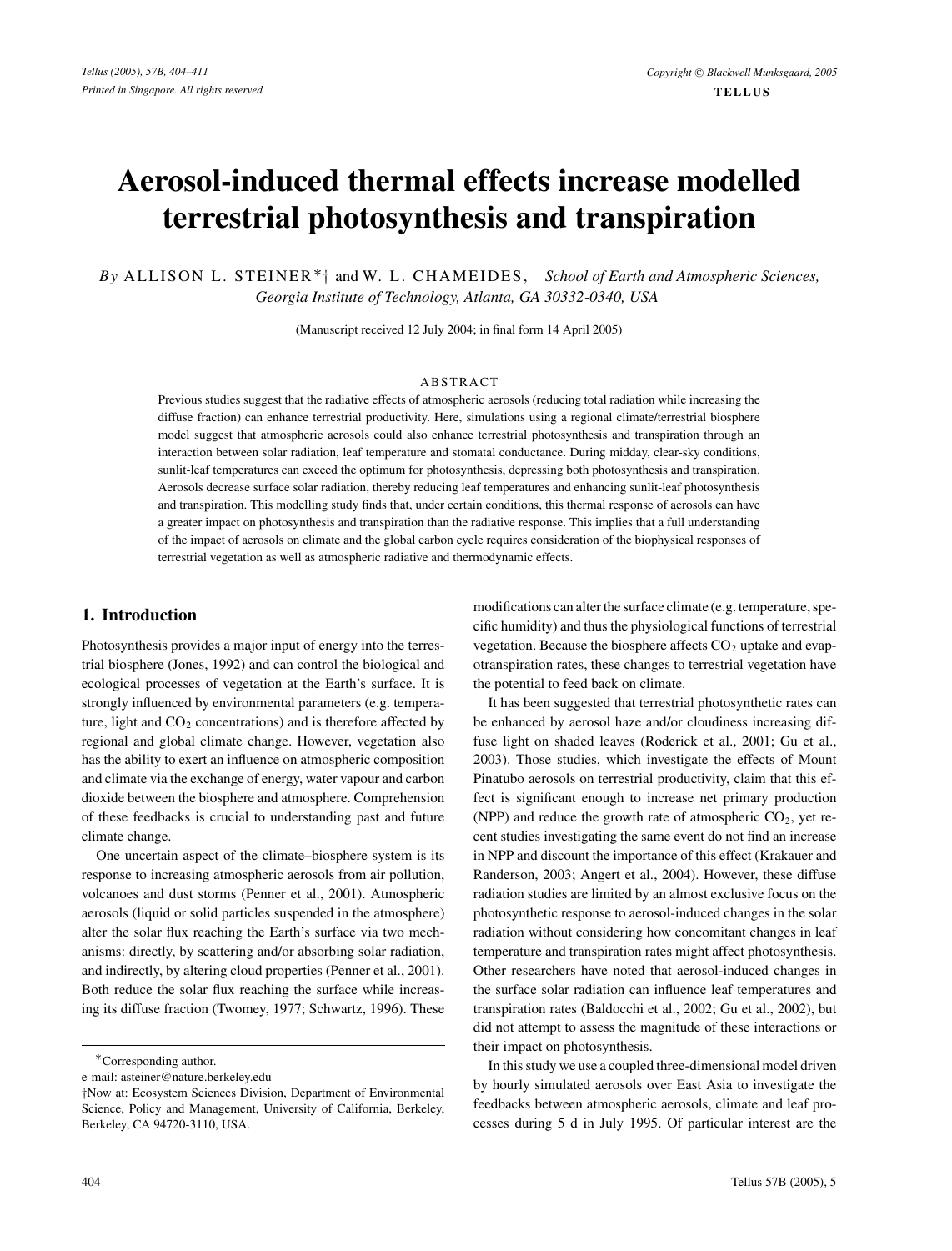relative roles of aerosol-induced radiative and thermal effects on photosynthetic and transpiration rates. While these results apply to a certain set of conditions in a specific region of the world, they imply that the temperature effects of aerosols can outweigh the radiative effects.

# **2. Model description**

We focus on East Asia (Fig. 1) because it is one of the most populous and rapidly developing regions of the globe with exceedingly high aerosol concentrations (Bergin et al., 2001; Xu et al., 2002). July was chosen to capture the period of peak photosynthetic activity. We use the NCAR RegCM, a mesoscale model (Giorgi et al., 1993a,b; Giorgi and Shields, 1999) with the CCM3 radiation package (Kiehl et al., 1996), coupled to the Common Land Model (CLM0) (Steiner et al., 2005). The CLM0 is a newly developed land surface parametrization with 10 unevenly spaced soil layers, a vegetation layer and up to five snow layers (Dai et al., 2003). A key feature of CLM0 is its inclusion of a coupled photosynthesis–stomatal conductance algorithm to simulate processes within the canopy (Collatz et al., 1991). This algorithm uses a semi-empirical relationship between stomatal conductance,  $g_c$  (m s<sup>-1</sup>), and the rate of photosynthesis,

$$
A (\mu \text{mol } \text{CO}_2 \text{ m}^{-2} \text{ s}^{-1}):
$$
  
\n
$$
g_c = m \frac{A}{c_s} h p_s + b
$$
 (1)

where *m* and *b* are empirical coefficients [with values of 9 (no units) and 2000  $\mu$  mol m<sup>-2</sup> s<sup>-1</sup>, respectively, in our simulations], *h* is the relative humidity at the leaf surface divided by 100,  $p_s$ is the surface pressure (atm), and

$$
A = \min(w_j, w_c, w_e). \tag{2}
$$

In eq. (2),  $w_i$ ,  $w_c$  and  $w_e$  are the electron transport (or light)limited, carboxylation-limited and export-limited rates, respectively (Collatz et al., 1991; Farquhar et al., 1980), where

$$
w_{j} = \frac{(c_{i} - \Gamma^{*}) J}{c_{i} + 2\Gamma^{*}},
$$
\n
$$
(3)
$$

$$
w_{\rm c} = \frac{V_{\rm cmx} (c_{\rm i} - \Gamma^*)}{c_{\rm i} + K_{\rm c} [1 + (o_{\rm i}/K_{\rm o})]},
$$
\n(4)

$$
w_{\rm e} = 0.5 V_{\rm cmx},\tag{5}
$$

*c*<sub>i</sub> and *o*<sub>i</sub> are the interior leaf CO<sub>2</sub> and O<sub>2</sub> concentrations,  $\Gamma^*$  is the  $CO<sub>2</sub>$  compensation point,  $J$  is the electron transport rate (a function of the absorbed solar radiation),  $V_{\text{cmx}}$  is the



*Fig 1.* Average midday anthropogenic aerosol optical depth at 550 nm assumed in the model simulation. The box outlines the Yellow River region (YRR).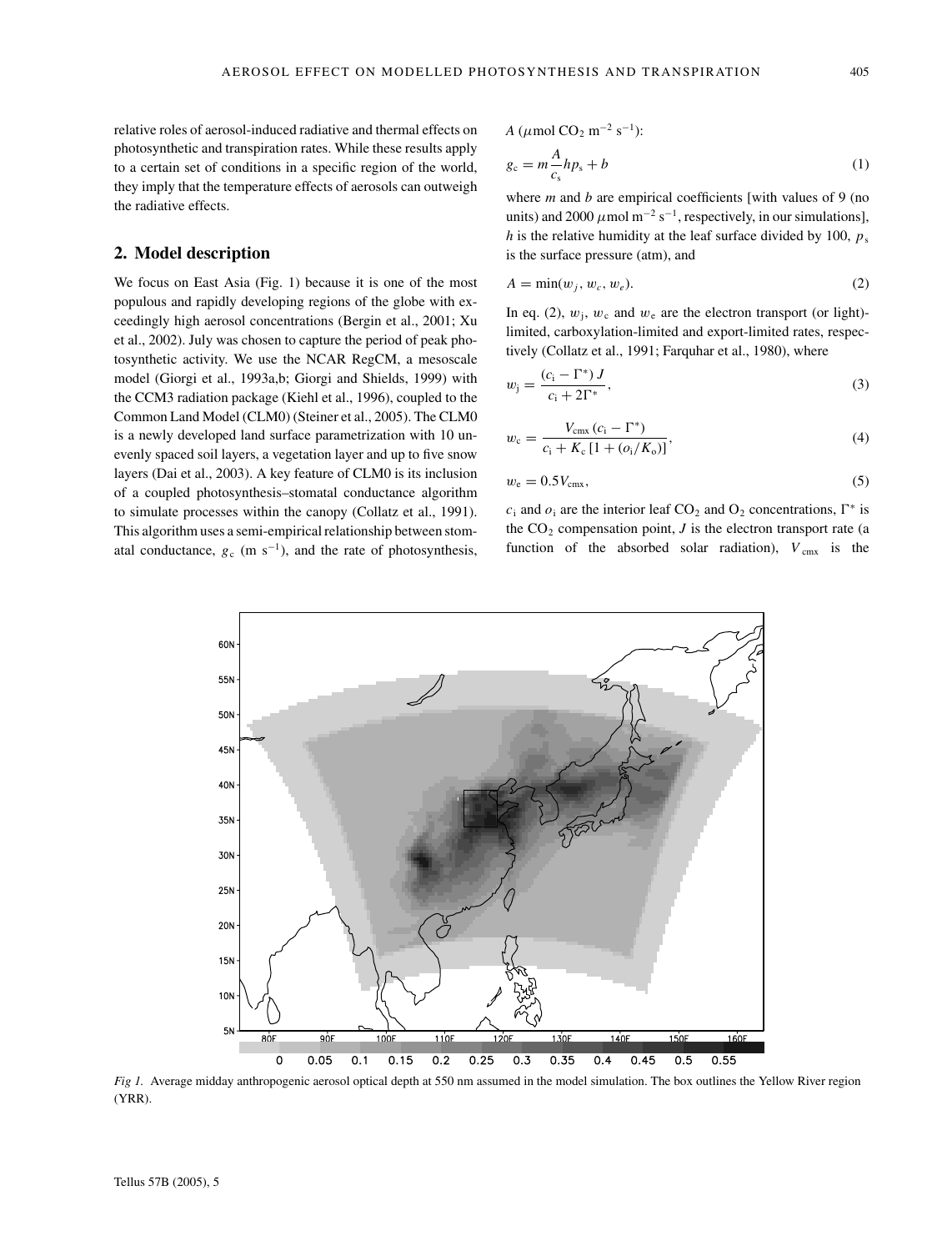temperature-dependent maximum rate of carboxylation and  $K_c$ and  $K_0$  are the Michaelis–Menten constants for the carboxylation and oxygenation reactions, respectively. *A* and  $g_c$  in eqs (1) and (2) are solved simultaneously in an iterative fashion. The model divides the canopy into sunlit and shaded leaves and calculates  $g_c$  and *A* for each fraction. Leaf temperature ( $T_{\text{leaf}}$ ) and transpiration are calculated for the total canopy based on the canopy water and energy balances. Water stress is included by limiting the maximum transpiration rate derived from root zone soil characteristics and soil water. Because  $A$ ,  $g_c$  and transpiration are calculated by the algorithm at each model time step at each gridpoint, its inclusion makes it possible to investigate the effects of aerosols on the terrestrial biosphere in a self-consistent manner.

Aerosol concentrations over the model domain are specified hourly and include a background aerosol (with an optical depth of ~0.1) and anthropogenic sulfate ( $SO_4^{2-}$ ), nitrate (NO<sub>3</sub>), black carbon and organic carbon species calculated off-line using a chemical transport model (Chameides et al., 1999a,b, 2002; Luo et al., 2000). We consider only the direct radiative effect of aerosols on climate and radiation, as this is the best characterized (Penner et al., 2001). The scattering and absorption properties of each aerosol species are specified in 19 spectral intervals spanning 200 to 5000 nm. All aerosol species scatter solar radiation; black carbon also absorbs radiation. The overall aerosol single-scattering albedo ranged from 0.88 to 0.92 (Chameides et al., 2002). At 550 nm the asymmetry parameter is set at ∼0.7 for  $SO_4^{2-}$ , NO<sub>3</sub> and organic carbon (Kiehl and Briegleb, 1993; Giorgi et al., 2002) and 0.35 for black carbon (Adarsh and Hermann, 1983).

Figure 1 shows the average midday aerosol optical depth  $(\tau)$ at 550 nm during the 5-d simulation period. There is a localized maximum with  $\tau > 0.5$  over Sichuan ( $\sim$ 28°N and 105°E) and a broader area with  $\tau$  ranging from 0.4 to 0.55 over the Yellow River region (YRR), outlined in Fig. 1. During the 5-d period, the greatest impact of aerosols on model-calculated surface climate occurred over the YRR as opposed to the Sichuan. This is because the YRR had low cloud cover (on average  $<$ 0.4), while the Sichuan was heavily clouded.

Because of the large response over the YRR, we focus on the impact of aerosols in this region. The land cover in this area is dominated by a mix of croplands and natural vegetation based on 1 km satellite land cover data EDC DAAC (1997) for the International Biosphere–Geosphere Programme (IGBP) land cover categories. The region on which we focus is composed of 70% cropland (IGBP category 12) and 20% cropland/natural vegetation (IGBP category 14), with the remaining 10% a mix of shrubs and deciduous broadleaf forest. The land cover type determines the vegetation parameters used in the CLM canopy model. Leaf area index (LAI) ranges from  $2-4$  m<sup>2</sup> leaf area per m<sup>2</sup> ground area over the focus area, consistent with LAI values measured from crops (Asner et al., 2003). The type of land cover also determines the maximum rate of carboxylation at 25 ◦C  $(V_{\text{cmx25}})$ . In our simulation, all categories were specified with a *V* cmx25 of 33  $\mu$  mol m<sup>-2</sup> s<sup>-1</sup>.

## **3. Results**

We compare results from two simulations after a 1-yr atmospheric spin-up without aerosols: one includes only background aerosols ("no-aerosol case") and the other includes background aerosols plus anthropogenic  $SO_4^{2-}$ , NO<sub>3</sub>, black carbon and organic carbon ("aerosol case"). In order to focus on the immediate effects of aerosols, as opposed to the effects of longer-term climatic changes caused by aerosols, both simulations begin with the same initial conditions.

Figure 2 displays the diurnal variations (averaged temporally over the 5-d simulation period and spatially over all grid cells in the YRR) calculated for leaf temperature  $(T_{\text{leaf}})$ , sunlit and shaded absorbed photosynthetically active radiation (APAR) and sunlit and shaded leaf photosynthesis for the two cases. The photosynthetic rates obtained here tend to be lower than the maximum rates often cited for crops. For example, Bonan (2002) reports a range in maximum *A* for crops of 20–40  $\mu$ mol m<sup>-2</sup> s−<sup>1</sup> while the sum of sunlit and shaded *A* in Fig. 2 peaks at slightly less than 15  $\mu$ mol m<sup>-2</sup> s<sup>-1</sup>. The lower photosynthetic rates obtained with our model are partly due to the presence of a striking depression in the photosynthesis rates of the sunlit leaves at midday (Fig. 2D). The cause of this midday photosynthetic depression and its role in determining how the crops in our model respond to aerosols are discussed below.

As expected, the addition of aerosols causes a decrease of  $\sim$ 30–50 W m<sup>-2</sup> in sunlit-leaf APAR due to the reduction in direct radiation (Fig. 2A), a slight increase of  $\sim$ 5 W m<sup>-2</sup> in shaded-leaf APAR due to the increase in diffuse radiation (Fig. 2B) and a decrease in  $T_{\text{leaf}}$  (Fig. 2C). In the YRR, diurnally averaged  $T_{\text{leaf}}$ decreases by ∼3 ◦C at midday with the addition of aerosols. In general,  $T_{\text{leaf}}$  is about 4–10 °C higher than surface air temperatures in the no-aerosol case and 4–6 ◦C higher in the aerosol case. Air–leaf temperature differences of this magnitude have been observed in previous field studies (e.g. Campbell, 1977; Leakey et al., 2003) and leaf temperatures of this magnitude have been noted previously (Mulkey and Pearcy, 1992; Koeniger et al., 1998; Leakey et al., 2003).

Unexpectedly, the sunlit photosynthetic rate increases with the addition of aerosols (Fig. 2D) in spite of the decrease in sunlit APAR (Fig. 2A). The decrease in APAR would depress sunlitleaf photosynthesis if these leaves were light limited or have no effect if these leaves were light saturated. However, a decrease in APAR cannot directly lead to an increase in photosynthesis. A closer investigation of sunlit leaves shows that during most daylight hours the canopy has sufficient light and sunlit-leaf *A* is generally limited by  $w_c$  (eq. 4). Note in Fig. 2D that the aforementioned midday depression in sunlit-leaf  $A$  (as  $w_c$ ) is less pronounced in the aerosol case. This midday depression in *A* is often observed in the field under conditions of high heat and light,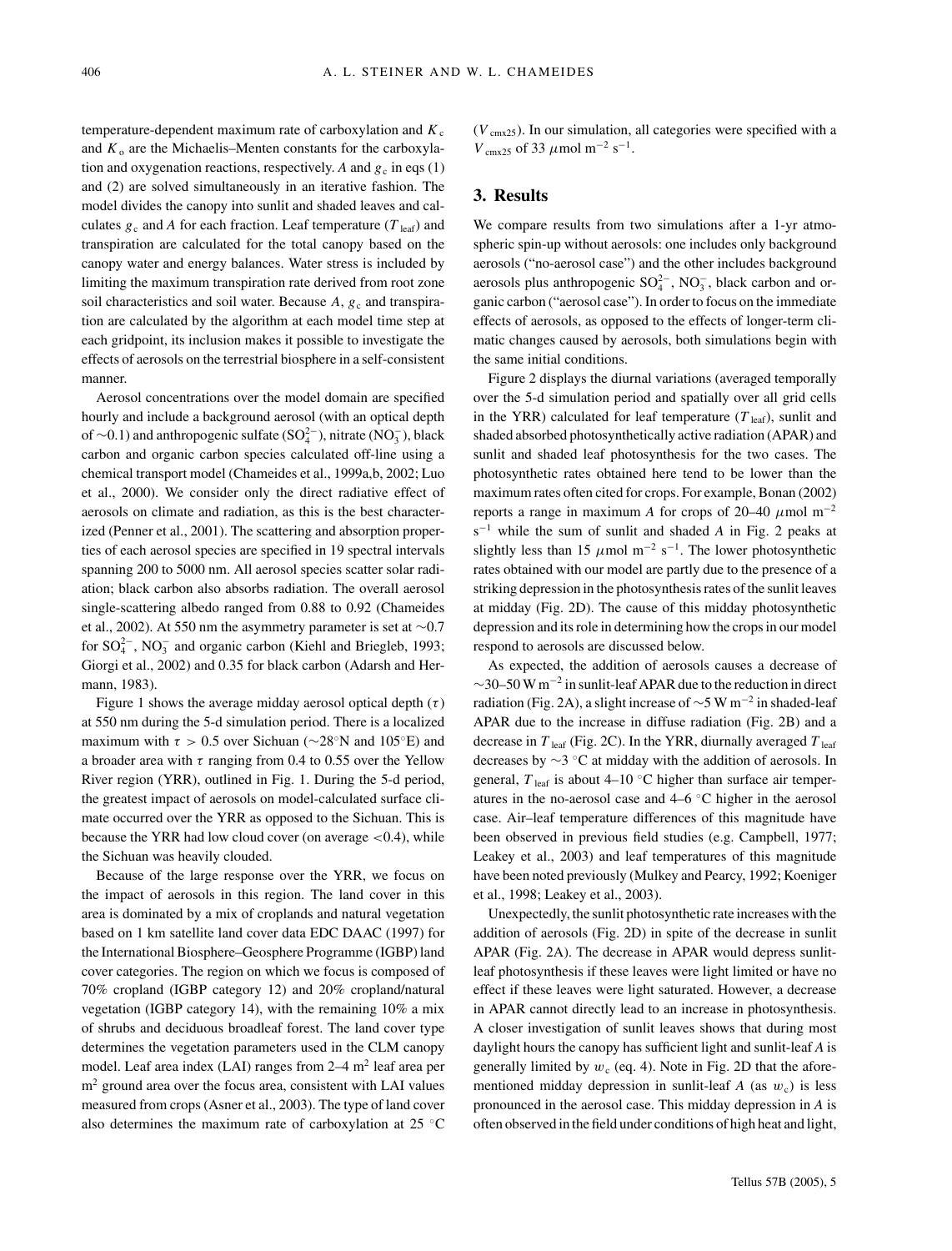

*Fig 2.* Average diurnal cycle over the 5-d simulation period for the YRR of (A) sunlit APAR per unit leaf area, (B) shaded leaf APAR per unit leaf area, (C) leaf temperature (in K), (D) sunlit leaf photosynthetic rate, (E) shaded leaf photosynthetic rate and (F) sunlit-leaf stomatal conductance.

although its full mechanism is not well understood (Lambers et al., 1998). In the model, the depression is triggered by (1) the dependence of  $w_c$  on  $V_{cmx}$ , which decreases with increasing *T* leaf when *T* leaf exceeds an optimum of ∼308 K, and (2) a suppression in the rate of the carboxylation reaction relative to that of the oxygenation reaction at higher  $T_{\text{leaf}}$  (Farquhar et al., 1980). This initial reduction in *A* is then further amplified by a decrease in  $g_c$  (eq. 1), which acts to decrease  $c_i$  and increase  $T_{leaf}$ , further decreasing *A*. In our simulation, the addition of aerosols reduces  $T_{\text{leaf}}$  and this substantially increases midday sunlit-leaf *A* and, in turn, the overall rate of photosynthesis for the region.

In contrast, shaded-leaf photosynthesis is typically limited by  $w_i$  all day. In agreement with several previous investigations (e.g. Roderick et al., 2001; Gu et al., 2003), we find that the addition of aerosols increases the diffuse fraction of light which increases shaded-leaf APAR and thus also shaded-leaf *A* (Fig. 2E). However, the increase in shaded-leaf *A* is only about half of the increase in sunlit-leaf *A*. Therefore the reduction in  $T_{\text{leaf}}$  from aerosols constitutes the major driver increasing total canopy photosynthetic rates in our model simulations.

In addition to altering photosynthesis, aerosols increase midday sunlit-leaf  $g_c$  (Fig. 2F). The absolute increase in midday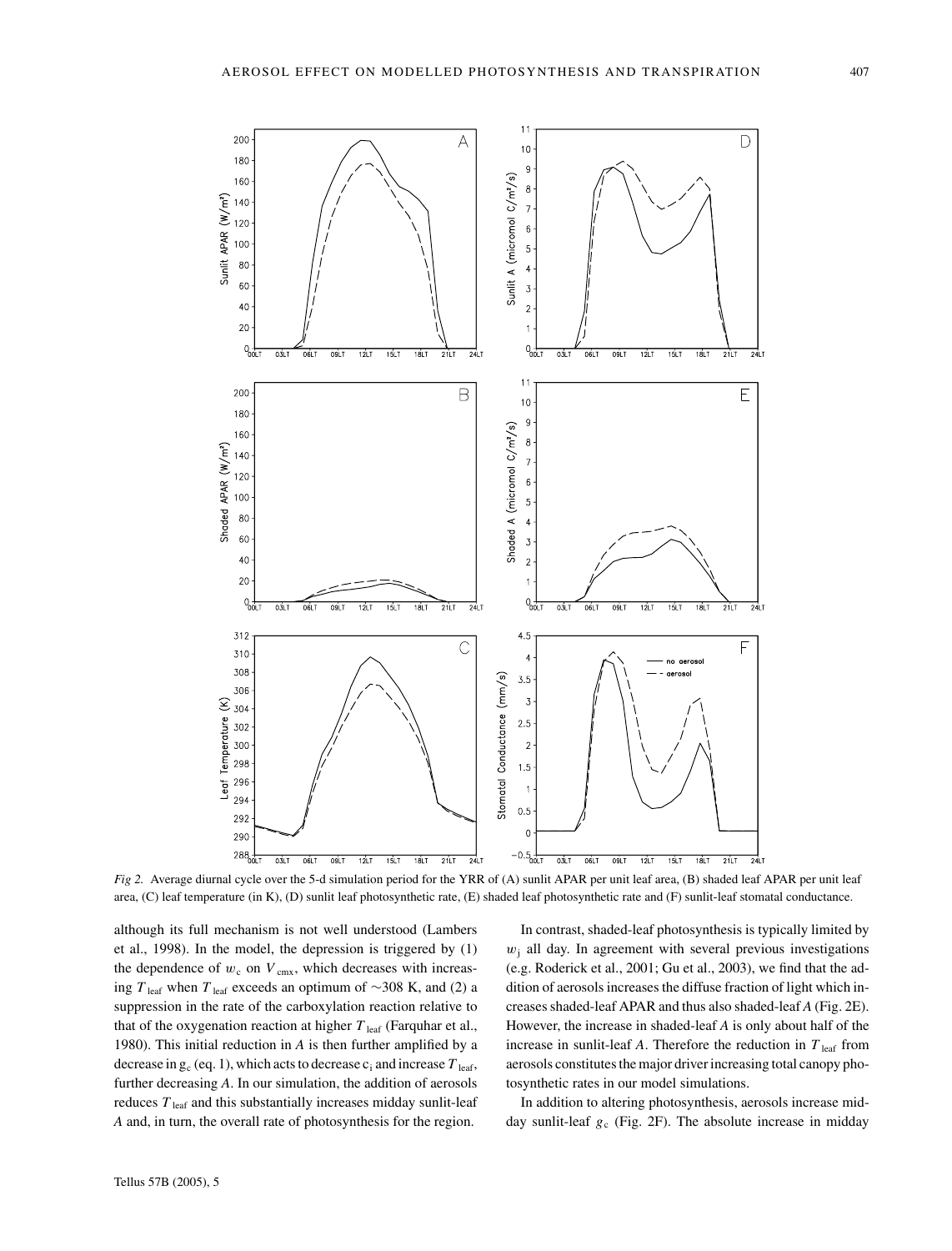

*Fig 3.* Difference in transpiration ( $T_{\text{aerosol}} - T_{\text{noaerosol}}$ ) in mmH<sub>2</sub>O s<sup>-1</sup> × 10<sup>-6</sup>. Positive values indicate that rates are higher in the aerosol case than the no aerosol case.

 $g_c$  is as much as 1 mm s<sup>-1</sup> (i.e. an increase of a factor of 2–3). One factor contributing to the aerosol-induced  $g_c$  increase is the increase in *A* (eq. 1). Another important factor is the change in the water vapour pressure deficit (VPD) across the leaf surface. The humidity term, *h*, in eq. (1) is related to VPD by:

$$
h = \frac{e_{\text{surf}}}{e_{\text{i, sat}}(T_{\text{leaf}})} = 1 - \frac{VPD}{e_{\text{i, sat}}(T_{\text{leaf}})}
$$
(6)

where

$$
VPD = e_{i, \text{sat}} \left( T_{\text{leaf}} \right) - e_{\text{surf}} \tag{7}
$$

*e*<sup>i</sup>,sat is the internal leaf vapour pressure (or the saturated vapour pressure at  $T_{\text{leaf}}$ ) and  $e_{\text{surf}}$  is the water vapour pressure at the surface of the leaf. The addition of aerosols lowers the calculated VPD by as much as 1000–2000 Pa (or a factor of 2), largely because a lower  $T_{\text{leaf}}$  reduces  $e_{i,\text{sat}}$ .

We might expect that a decrease in VPD would suppress the rate of transpiration. However, plants have a feed-forward response that closes the stomata under high VPDs to prevent excessive water loss (Farquhar, 1978; Lambers et al., 1998). This effect has been observed under experimental conditions and is built into the model through eqs (1) and (6). While the value of VPD is dependent on  $e_{i, \text{sat}}$  and therefore  $T_{\text{leaf}}$ , the general response in the model tends to decrease  $g_c$  when the VPD gets large. In our simulations, the addition of aerosols causes VPD to decrease and this, along with the increase in *A*, leads to an increase in  $g_c$ . (Offline tests that separately fixed *A* and VPD indicate that both contribute significantly to the overall increase of  $g_c$ .) As a result of the increase in  $g_c$  with aerosols, transpiration rates increase (Fig. 3). Previous investigators had speculated that aerosols would lower evapotranspiration by reducing solar radiation (Stanhill and Cohen, 2001). However, our calculations suggest that the interaction between photosynthesis and stomatal activity may actually lead to the opposite response. The effect of this enhancement of transpiration on the climate system and its response to increasing atmospheric aerosols has yet to be assessed.

In addition to controlling transpiration,  $g_c$  also influences  $T_{\text{leaf}}$ via latent energy release. When midday  $T_{\text{leaf}}$  rises above the optimum and/or VPD becomes, plants close their stomata causing a shutdown and wilting of the leaf. However, this causes  $T_{\text{leaf}}$  to rise even further and may encourage a positive feedback that further restricts photosynthesis and transpiration. Previous studies (Raupach, 1998; Wilson et al., 2003) have examined these types of high-temperature feedbacks with respect to photosynthesis and stomatal conductance; however, the influence of atmospheric aerosols on these relationships has not yet been considered. Our results suggest that aerosols could mitigate this process by reducing  $T_{\text{leaf}}$ , thereby making it possible for plants to increase photosynthetic activity throughout the middle of the day.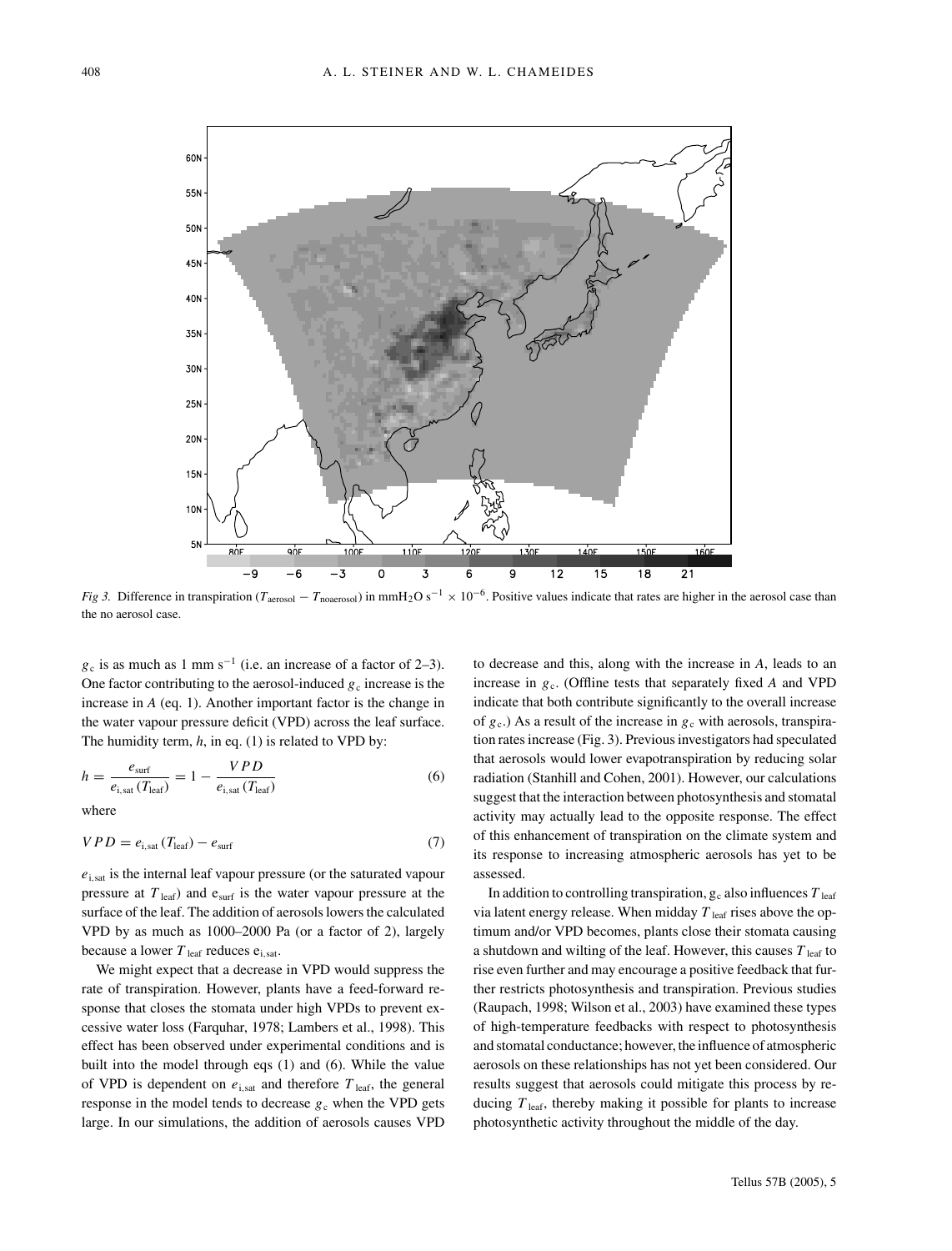## **4. Discussion**

The key environmental condition for this interaction between aerosol, leaf temperature and photosynthesis is high midday temperatures in the absence of water stress. This condition is fulfilled over central China, a mid-latitude location experiencing hot summertime temperatures and wet soils following the Asian monsoon. Regions that are not affected by a midday depression in photosynthesis would not experience this phenomenon. However, the high temperatures causing the midday depression are typical in the tropics and this temperature-driven effect could be significant in any location subject to temperature-induced midday photosynthetic depressions. Further investigation will be required to determine the spatial scale of this phenomenon.

As mentioned previously, *A* values are slightly lower than what would be expected for crop ecosystems. This is due in part to the midday photosynthetic depression, which prevents the vegetation from reaching its midday maximum. It is also likely due in part to our parametrization of  $V_{\text{cmx}}$ , which uses a  $V_{\text{cmx25}}$  value of 33  $\mu$ mol m<sup>-2</sup> s<sup>-1</sup>, while crops can reach a value of up to 50  $\mu$ mol m<sup>-2</sup> s<sup>-1</sup> (Bonan, 1996). We conducted separate offline tests to determine if an increase in  $V_{\text{cmx25}}$  would affect our conclusions, and found that only sunlit leaves were significantly affected by this change. Shaded *A* values were within 5% of those obtained with the lower  $V_{\text{cmx25}}$  value, indicating that the radiative response is not significantly affected by an increase in *V* cmx25. In the *V* cmx25 = 50 case, sunlit *A* increased up to ∼33% at the beginning and end of the day, but still experienced a midday depression as in the  $V_{\text{cmx25}} = 33$  case. Moreover, we found that the relative magnitude in the midday depression in sunlit *A* for the  $V_{cmx25} = 50$  case was similar to that of the  $V_{cmx25} =$ 33 case, indicating a similar thermal effect. Because the relative importance of the thermal and radiative responses did not change under different  $V_{\text{cmx25}}$  values, it appears that our conclusions are not affected by the specific choice of  $V_{\text{cmx25}}$  used in our model.

The next important consideration is the longer-term response of these interactions and if they occur on a scale that would alter NPP. The simulated changes in photosynthesis have the ability to affect the carbon cycle and potential carbon sequestration, although the ultimate impact on the carbon balance has yet to be determined. Despite the uncertainty and scale of the impacts on the carbon cycle, the results indicate that there may be important impacts on the water cycle. Because changes in the amount of water vapour can have a more local and immediate effect, the increased transpiration may affect the amount and structure of cloud, precipitation and surface hydrology, creating a complex system of feedbacks between the biosphere and the atmosphere. Another interesting feedback could be the stomatal uptake of ozone by vegetation. Because our model domain is a region that is often subject to ozone pollution episodes, the increase in transpiration and stomatal conductance could lead to an increase in ozone uptake and affect the growth and function of the vegetation.

In the context of the significance of these results, there are several caveats associated with the model approach used in this study. First, it adopts a modified "big leaf" approach, calculating sunlit and shaded photosynthesis and  $g_c$  separately, but a single  $T_{\text{leaf}}$  for the entire canopy. Single-layer canopy variables are derived from the vertical profile through the canopy, and this approach is widely utilized in global models (e.g. NCAR CCSM) for its skill in approximating the environmental parameters within the canopy without a large computational expense. In a multilayer, complex canopy model, leaf temperatures are calculated separately for different portions of the canopy, a process likely to make sunlit leaves warmer than the average canopy temperature and more susceptible to a midday photosynthetic depression. Therefore, a simple one-layer model may underestimate this effect depending on the proximity to the optimum temperature and if the aerosol-induced reduction in leaf temperature is sufficient to lower leaf temperatures to near or below the optimum temperatures. Another possibility is that the complex model may allow more diffuse light to reach shaded leaves, potentially causing the simple model to underestimate the radiative effect. Varying levels of complexity in the canopy model may alter the relative weight of the thermal effect versus the radiative effect; however, this possibility does not invalidate our overall conclusion that leaf temperatures effects need to be assessed in order to fully understand aerosol–photosynthesis interactions.

Another important limitation arises from the temperature parametrizations used for  $V_{\text{cmx}}$  and the kinetic parameters,  $K_c$ and  $K_0$ . All three are key to determining  $w_c$  as a function of  $T_{\text{leaf}}$ ; however, their values are uncertain and are assumed in the model to be invariant across species and ecosystems. The parametrization of the temperature response is driving the response to aerosols in our simulation, and this should receive more attention in future studies. Also, it has been observed that plant canopies can adapt to optimize functioning under different light and temperature conditions (e.g. Kull, 2002), and this dynamic nature of the temperature function has not been included in our simulation.

Despite these limitations, our results present an interesting feedback that occurs between terrestrial photosynthesis and anthropogenic aerosols. As atmospheric scientists move towards coupled chemistry–climate studies, this may be an important feature in understanding interactions between anthropogenic pollution and the land surface. Because most models use a similar parametrization of photosynthesis, transpiration and the vegetation canopy, this feedback should be noted as a possible outcome of future simulations.

#### **5. Conclusions**

To date, most studies of the impact of aerosols have investigated the radiative effects of aerosols on vegetation. Our study uses a climate–biosphere model to consider thermal as well as radiative effects on photosynthesis, and we find that under certain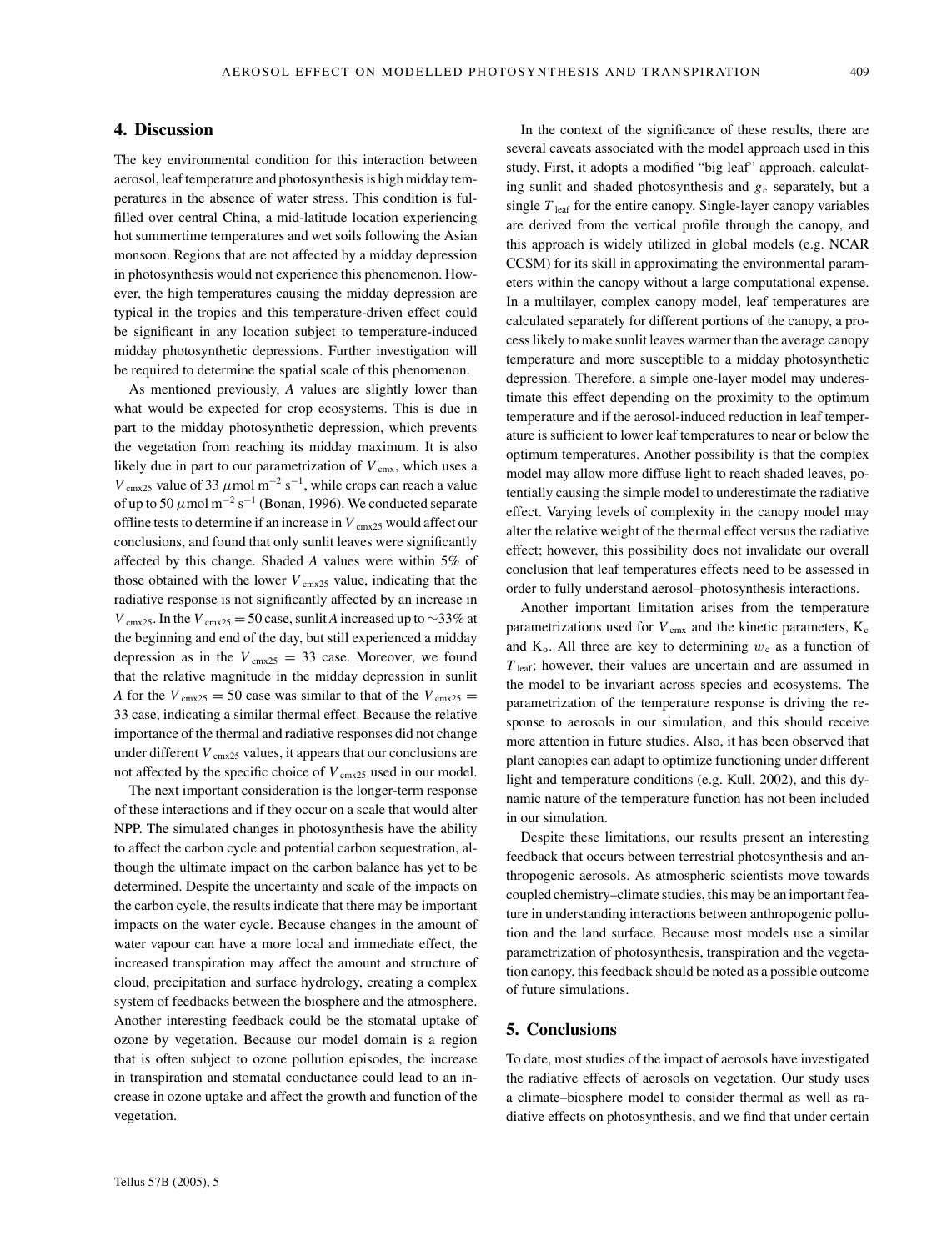conditions aerosols can reduce leaf temperatures and alleviate a midday depression in photosynthesis. This indicates that effects on leaf temperature, while not considered in many past studies using ground-based measurements, may be an important if not dominant interaction driving aerosol–biosphere feedbacks. While further work will be required to characterize and quantify these effects and feedbacks, our results point out the need to include the full gamut of biophysical responses when assessing the impact of environmental change on primary productivity, the terrestrial carbon balance and the climate.

#### **6. Acknowledgments**

This work was supported by NASA Headquarters under the Earth System Science Fellowship Grant NGT5-50330 and the National Science Foundation under Grant ATM-0129495. We thank Inez Fung for helpful discussions regarding the preparation of this manuscript.

#### **References**

- Adarsh, D. and Hermann, E. G. 1983. *Report of the Experts Meeting on Aerosols and Their Climatic Effects*. Report WCP-55. World Climate Research Program, Williamsburg, VA.
- Angert, A., Biraud, S., Bonfils, C., Buermann, W. and Fung, I. 2004. CO2 seasonality indicates origins of post-Pinatubo sink. *Geophys. Res. Lett.* **31**, L11103, doi:10.1029/2004GL019760.
- Asner, G. P., Scurlock, J. M. O. and Hick, J. A. 2003. Global synthesis of leaf area index observations: implications for ecological and remote sensing studies. *Global Ecol. Biogeog.* **12**(3), 191–205, doi:10.1046/j.1466-822X.2003.00026.x.
- Baldocchi, D. 1997. Measuring and modeling carbon dioxide and water vapour exchange over a temperate broad-leaved forest during the 1995 summer drought. *Plant Cell Environ.* **20**, 1108–1122.
- Baldocchi, D., Wilson, K. B. and Gu, L. 2002. How the environment, canopy structure and canopy physiological functioning influence carbon, water and energy fluxes of a temperate broad-leaved deciduous forest—an assessment with the biophysical model CANOAK. *Tree Physiol.* **22**, 1065–1077.
- Bergin, M. H., Cass, G. H., Xu, J., Fang, C., Zeng, L. M. and co-authors 2001. Aerosol radiative, physical and chemical properties during June 1999. *J. Geophys. Res.* **106**, 17 969–17 980.
- Bonan, G. B. 1996. *A Land Surface Model (LSM Version 1.0) for Ecological, Hydrological, and Atmospheric Studies*. NCAR Technical Note NCAR/TN-417+STR. National Center for Atmospheric Research, Boulder, CO.
- Bonan, G. 2002. *Ecological Climatology: Concepts and Applications*. Cambridge University Press, Cambridge.
- Campbell, G. S. 1977. *An Introduction to Environmental Biophysics*. Springer, New York.
- Chameides, W. L, Luo, C., Saylor, R., Streets, D., Huang, Y. and coauthors 2002. Correlation between model-calculated anthropogenic aerosols and satellite-derived cloud optical depths: indication of indirect effect? *J. Geophys. Res.* **107**(D10), doi:10.1029/2000JD000208.
- Chameides, W. L., Xingsheng, L., Xiaoyan, T., Xiuji, Z., Luo, C. and

co-authors 1999b. Is ozone pollution affecting crop yields in China? *Geophys. Res. Lett.* **26**, 867–870.

- Chameides, W. L., Yu, H., Liu, S. C., Bergin, M., Zhou, X. and coauthors 1999a. A case study on the effects of atmospheric aerosols and regional haze on agriculture: an opportunity to enhance crop yields in China through emission controls? *Proc. Natl. Acad. Sci. USA* **96**, 13 626–13 633.
- Collatz, J. G., Ball, T. J., Grivet, C. and Berry, J. A. 1991. Physiological and environmental regulation of stomatal conductance, photosynthesis and transpiration: a model that includes a laminar boundary layer. *Agric. Forest Meteorol.* **54**, 107–136.
- Dai, Y. J., Zeng, X., Dickinson, R. E., Baker, I., Bonan, G. B. and coauthors, 2003. The common land model. *Bull. Am. Meteorol. Soc.* **84**, 1013–1023.
- EDC DAAC, 1997. *Earth Resources Observing System*. Data Center Distributed Active Archive (http://edcwww.cr.usgs.gov/landdaac/ glcc/glcc.html). Sioux Falls, SD, USA
- Farquhar, G. D. 1978. Feedforward responses of stomata to humidity. *Aust. J. Plant Physiol.* **5**, 787–800.
- Farquhar, G. D., von Caemmerer, S. and Berry, J. A. 1980. A biochemical model of photosynthetic  $CO<sub>2</sub>$  assimilation in leaves of  $C<sub>3</sub>$  species. *Planta* **149**, 78–90.
- Giorgi, F., Bi, X. and Qian, Y. 2002. Direct radiative forcing and regional climatic effects of anthropogenic aerosols over East Asia: a regional coupled climate-chemistry/aerosol model study. *J. Geophys. Res.* **107**(D20), 4439, doi:10.1029/2001JD001066.
- Giorgi, F., Marinucci, M. R. and Bates, G. T. 1993a. Development of a second generation regional climate model (RegCM2), Part I: Boundary-layer and radiative transfer processes. *Mon. Weather Rev.* **121**, 2794–2813.
- Giorgi, F., Marinucci, M. R. and Bates, G. T. 1993b. Development of a second generation regional climate model (RegCM2), Part II: Convective processes and assimilation of lateral boundary conditions. *Mon. Weather Rev*. **121**, 2814–2832.
- Giorgi, F. and Shields, C. 1999. Tests of precipitation parameterizations available in the latest version of the NCAR regional climate model (RegCM) over continental US. *J. Geophys. Res.* **104**, 6353–6375.
- Gu, L., Baldocchi, D., Verma, S. B., Black, T. A., Vesala, T. and coauthors 2002. Advantages of diffuse radiation for terrestrial ecosystem productivity. *J. Geophys. Res.* **107**(D6), doi:10.1029/2001JD001242.
- Gu, L., Baldocchi, D. D., Wofsy, S. C., Munger, J. M., Michalsky, J. J. and co-authors 2003. Response of a deciduous forest to the Mount Pinatubo eruption: enhanced photosynthesis. *Science* **299**, 2035–2038.
- Jones, H. G. 1992. *Plants and Microclimate: A Quantitative Approach to Environmental Plant Physiology*, 2nd Edition. Cambridge University Press, Cambridge.
- Kiehl, J. T. and Briegleb, B. P. 1993. The relative role of sulfate aerosols and greenhouse gases in climate forcing. *Science* **260**, 311–314.
- Kiehl, J. T., Hack, J. J., Bonan, G. B., Boville, B. A., Briegleb, B. P. and co-authors 1996. *Description of the NCAR Community Climate Model (CCM3)*, NCAR Technical Note NCAR/TN-420+STR. National Center for Atmospheric Research, Boulder, CO.
- Koeniger, M., Harris, G. C. and Pearcy, R. W. 1998. Interaction between photon flux density and elevated temperatures on photoinhibition in *Alocasia macrorrhiza*, *Planta*, **205**, 214–222.